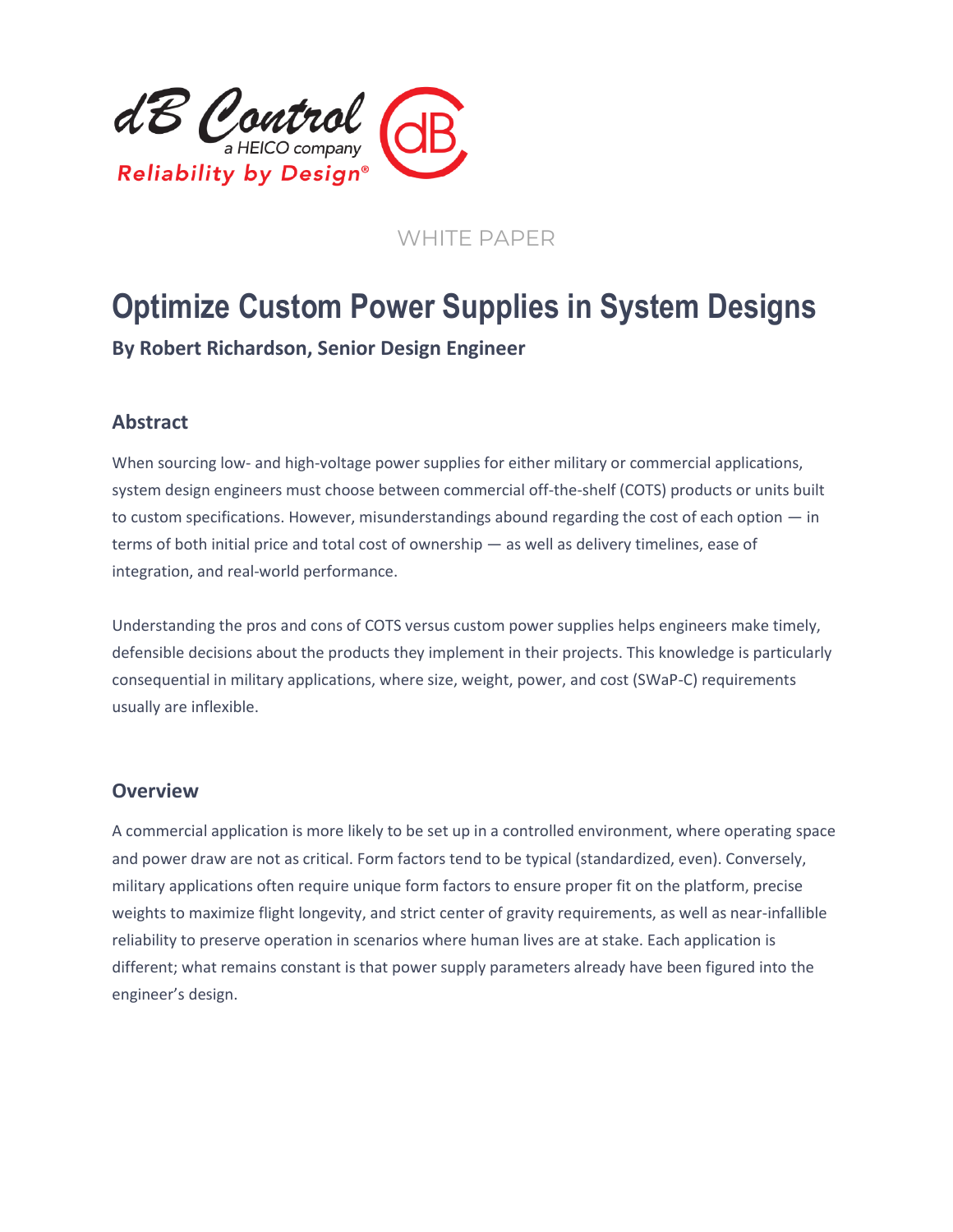### **Background**

COTS power supplies generally are faster to procure than custom power supplies but redesigning and customizing packaging to accommodate COTS designs may cause delays in the form of multiple restarts or customer requests for waivers. Consider that the integration task begins by determining and designing the external circuity required for operation and protection of the power supply. Next, a PCB must be designed to integrate the external circuity before thermal management solutions are analyzed and designed. Finally, designers must find a way to mount the whole assembly into its intended enclosure.

Purchasers are limited to predefined voltage/power/temperature/performance ranges, as well as form factors and heat management. A one-size-fits-all power supply often forces system cooling and mechanical layout to be designed around the power supply, and the power supply usually has to be overrated (size/cost) for the application. Even if the unit's predefined ranges fall within the application's needs, they are not optimizing SWaP-C.

Additionally, the data sheets and reference designs accompanying most COTS products (outlining their performance parameters) can be imprecise or convoluted. For example, heat dissipation usually is overlooked (or deliberately buried) in the data sheets, making implementation seem straightforward even though achieving the promised performance often requires significant analysis and design work.

This is because the numbers on the front of those data sheets represent best-case scenario — analogous to the mileage sticker on the window of a new vehicle. The COTS power supply *can* conceivably achieve the stated performance, but perhaps it has to be kept at a constant cool temperature or operate under a precise load. The data sheet's last page might contain a curve hidden amongst a hundred others that indicates operating at a higher-than-optimal temperature leads to only half the stated output power noted on the front of the data sheet.

In terms of price, based solely on raw materials and components, COTS always will be less expensive up front than a custom power supply. However, after additional design time and multiple iterations of the final assembly to hash out any bugs, custom designs surpass COTS as the better value overall particularly in military and defense applications.

One of the biggest misconceptions about custom power supplies is that they take too long to procure; must be designed from scratch and have long lead times. While custom power supply timelines ultimately depend on the application requirements (e.g., SWaP-C and operating environment demands), dB Control regularly completes difficult designs and ships a first unit within six months.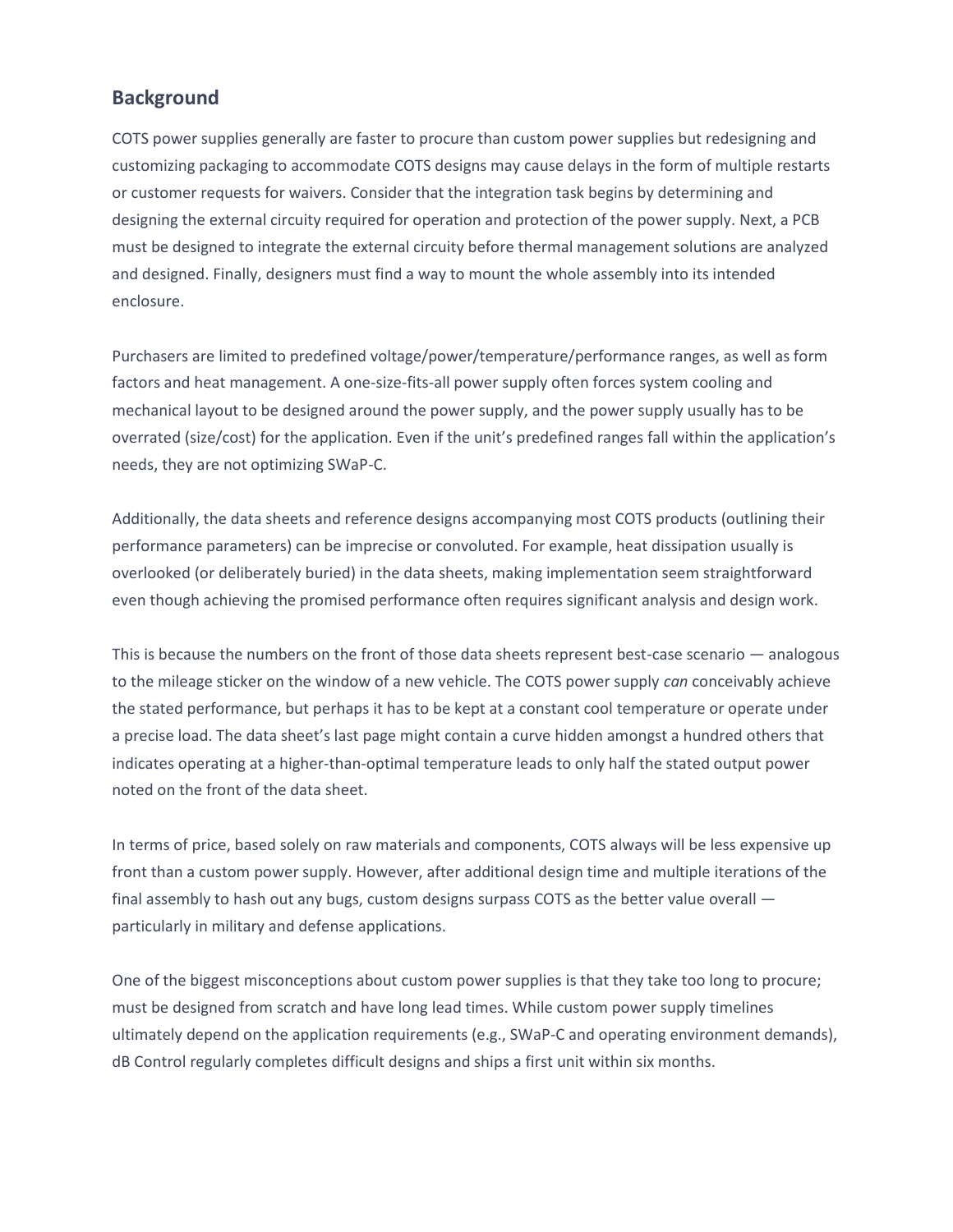

**The dB-2347-01 is an Airborne Power Supply** is a compact, lightweight, conduction-cooled power supply designed to operate in extreme military environments. The power supply provides an output power of 6.4 VDC at 68 Amps, with an input voltage operating in the range of 1270 VDC to 1500 VDC. It features both over current and under voltage protection so as to not damage the power supply. dB Control also manufactures the **dB-2348 Towed Decoy**, a DC-to-DC converter, operating in the range of +1500 VDC to +10 VDC at 43 Amps.

#### **Solution**

dB Control has applied a modular architecture to its power supplies for more than 15 years, allowing the company to create and modify designs quickly using modules that have been MIL-qualified to EMI DO-160, MIL-STD-461, MIL-STD-704E, and MIL-STD-810E guidelines, as well as field-proven. Very little, if anything, has to be designed from scratch. The company knows each module's capabilities and the applications it is designed for, from low-voltage up to 40kV systems. These modules operate at power ranges from 100W to 1.2kW average, and up to 90 kW pulsed, with efficiency typically >90%, while utilizing any combination of high- and low-voltage inputs/outputs. dB Control continuously creates and approves new modules that improve upon SWaP-C, drawing on a library of designs that date back to the company's inception in 1990.

Typically, customers requesting a preliminary design review within 30 days of placing an order are impressed by the details the company shares with them, as well as how close early iterations of the custom design are to their requirements.

dB Control has extensive documentation to help support qualification-by-similarity (Qual-by-Sim) opportunities. Whether the client's application demands uncompromising electrical performance, electromagnetic interference/electromagnetic compliance (EMI/EMC) qualification, or survivability in extreme temperature changes, we have tested each module to comply with a wide range of regulations, from benign environments to the most severe airborne, shipboard, and ground mobile environments.

Each operating environment presents different challenges, whether it is temperature extremes (shifting from very cold to very hot), extreme vibration/shock, EMI, EMC, fungus growth, dust/dirt, high humidity, severe weather (e.g., for a unit mounted on an outdoor antenna), pressures from altitude, and decompression shock — to name just a few.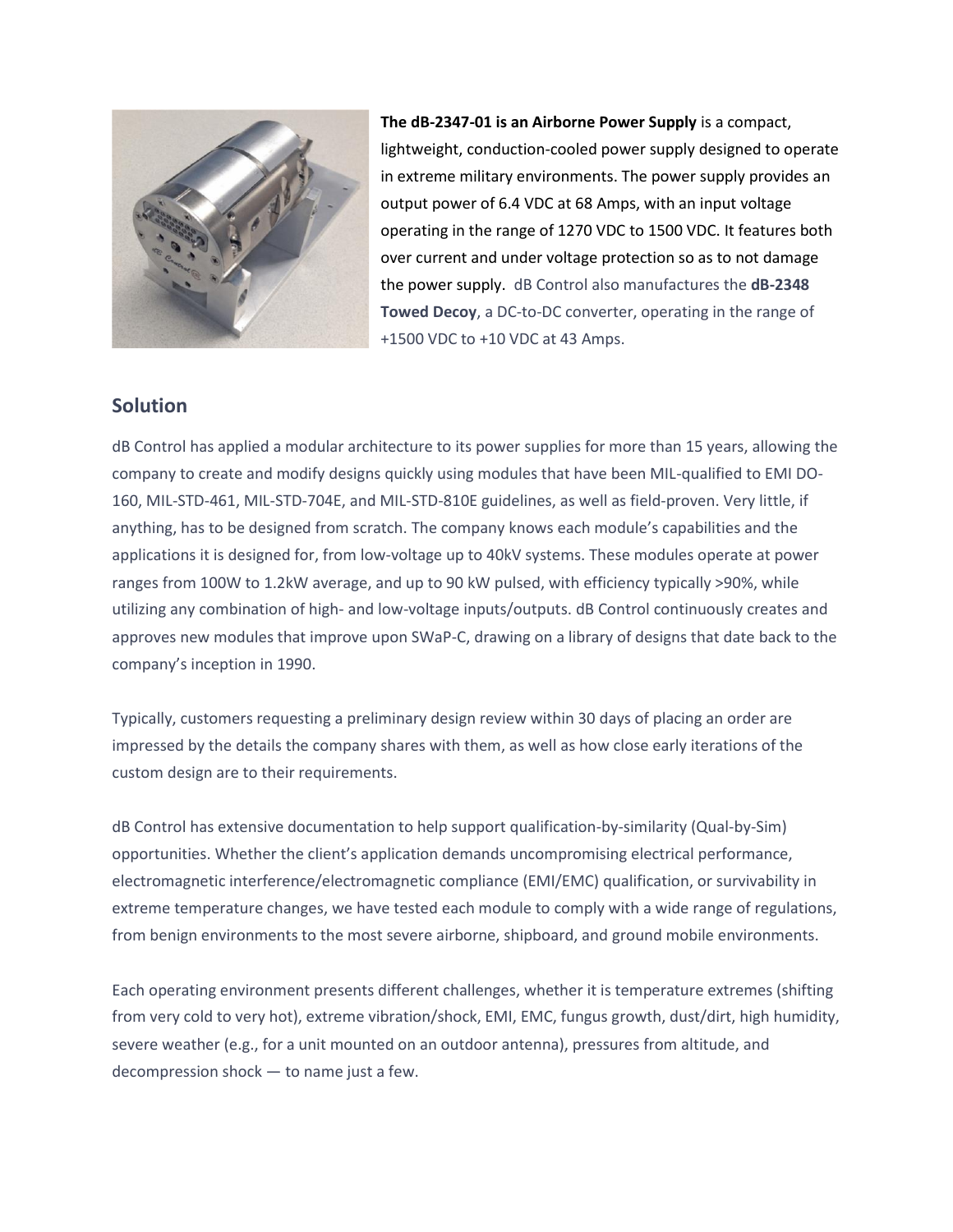Often, dB Control can create a report for its clients showing the similarities between their product and previously qualified modules, saving that client significant time and money on qualification testing.

This design-to-fit approach does not end after the initial order. When dB Control receives initial specifications, the customer's requirements may still be evolving. Thus, the specifications can change during design: perhaps the load manufacturer updates its voltage or current requirement during development, or excessive margin was built into the initial spec and SWaP can be improved.

Often, a COTS solution cannot accommodate this change in requirements, forcing the designer to start again from scratch. Alternately, dB Control's custom solutions are easily reconfigured through an engineering process that constantly works toward fine-tuning the unit to the client's exacting requirements — even if that means venturing into the field and modifying units on the customer's platform, at their site.

Comprehensive technical support is at the heart of dB Control custom products' advantages over COTS. Every customer question is answered pre- and post-design. Client weekly or bi-weekly technical interchange meetings ensure there are no surprises with the delivery of the first unit. COTS product support generally is limited to reference documentation, which is not all-inclusive.

When dB Control begins a custom power supply project, it assigns a program manager who serves as a single point of contact for queries into engineering, schedules, etc. Ease of communication and access to the engineering team ensures success, no matter whether it is a one-off project or a long-term collaboration.

Custom solutions begin with technical discussions before moving to preliminary design review (PDR), critical design review (CDR), and pre-production review to ensure SWaP-C requirements are met. Constant communication and collaboration with clients guarantee products are delivered within budget and on-time with no surprises.

dB Control provides dedicated engineering resources from start to finish, versus COTS products that offer inadequate (if any) support, leaving engineers to rely on white papers and trial-and-error to jam a generalized product into a specific application.

Additionally, clients receive post-sale technical support. This allows for design modifications and enhancements after the design is finalized, whereas COTS unit designs are fixed and not customizable at any stage. Often, clients who have struggled to implement a reference design end up turning to a custom-designed product after wasting valuable time and money on a COTS solution.